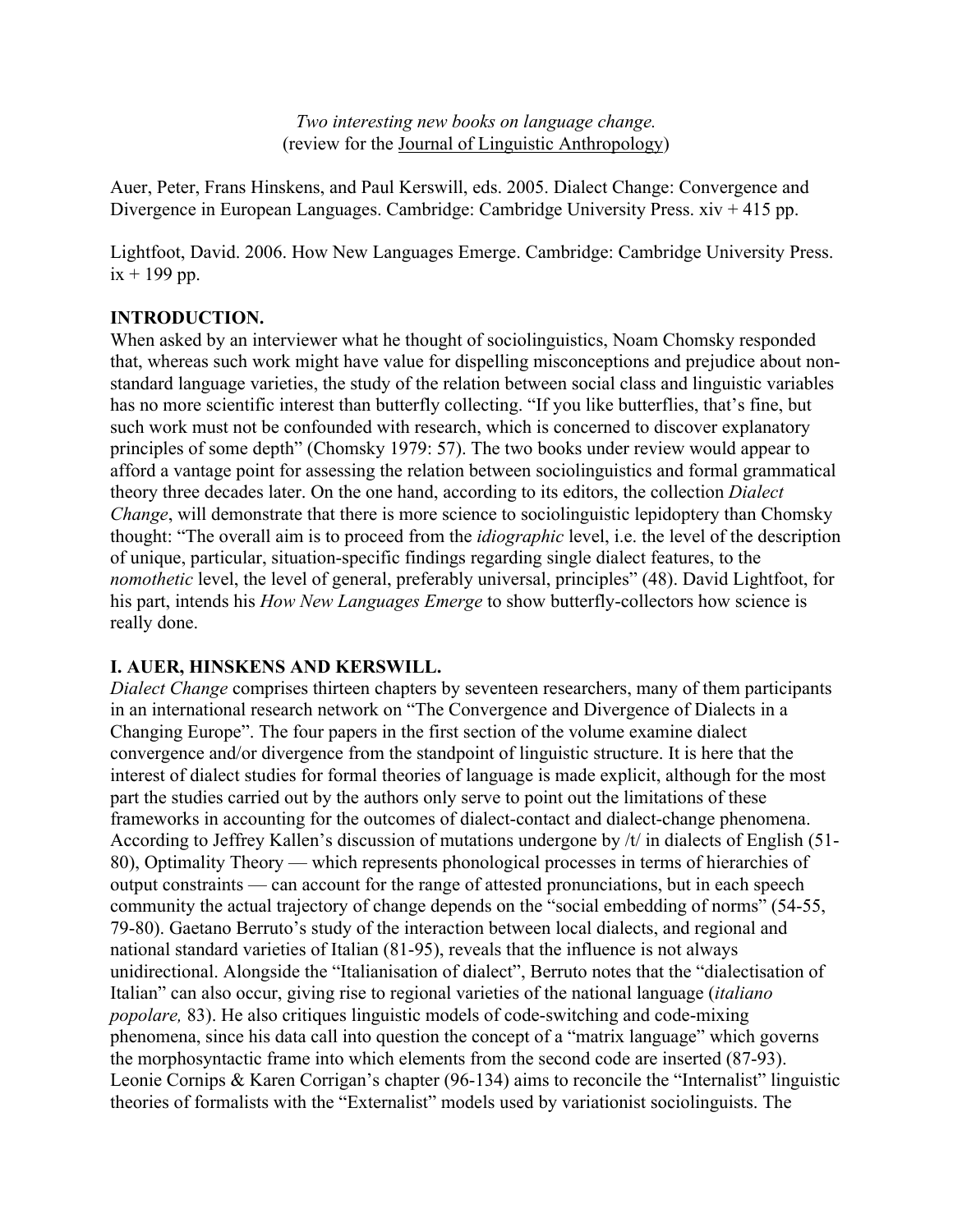authors' data on "middle" constructions (the equivalents of *This shirt washes easily* and similar sentence types) in Dutch dialects reveals evidence for an Aspect parameter of the type postulated by Lightfoot for the internal grammar ("I-language") of the individual speaker, which provides an elegant account for the distribution of superficially dissimilar syntactic constructions in the dialects under investigation (127). The claim has been made that the formalists base their representation of language principally upon the evidence of syntactic phenomena, whereas sociolinguists construct their models of the correlation between linguistic behavior and socioeconomic factors almost entirely on phonetic data — rather like the blind men and the elephant. Jenny Cheshire, Paul Kerswill, and Ann Williams ask the question whether "generalisations concerning the spread of sound change apply equally well to other types of language change", such as syntax (135-167). Their study of speech recorded in British urban centers uncovers some intriguing instances of syntactic variation, such as the use of pronominal tags (e.g. *I don't like it me,* 159), but these give rise to more questions than answers for the analysts.

The five chapters in the second section are concerned with "macrosociolinguistic motivations" such as language standardization (Inge Lise Pedersen, 171-195), migration and urbanism. Paul Kerswill & Peter Trudgill (196-220) examine the results of intensive studies of the birth of dialects, when speakers of diverse varieties of the same language settle a new area, such as New Zealand or the newly-founded British city of Milton Keynes. Of particular interest is the extreme variability found among the first native-born speakers (the children of the migrants), as individual speakers draw linguistic features from more than one ambient dialect ("shopping-basket effect", 210). This is followed in subsequent generations by increasing levelling, "koineisation" and the reallocation of regional variants as social and stylistic markers. The authors note similarities between dialect birth and language birth, i.e. creolization (201, 220). The remaining chapters in this section look at dialect convergence in German linguistic islands in Russia (Peter Rosenberg, 221-235), attitudes to local Belarusian dialects and national languages on both sides of the Poland-Belarus frontier (Curt Woolhiser, 236-262), and the innovative or conservative "insularity" of Flemish urban dialects vis-à-vis the surrounding rural areas (Johan Taeldeman, 263-283). These studies show that religious affiliation can influence dialect convergence (226- 227) or language attitudes (258-260), and that a structurally more remote standard language favors dialect conservatism (261).

The volume concludes with three chapters on microsociolinguistic motivations, primarily in the context of social networks and face-to-face interaction. Tore Kristiansen & Jens Normann Jørgensen's study of overt and covert attitudes towards varieties of Danish points to social meaning-making and identity-construction as driving forces (287-302). Juan Andrés Villena-Ponsoda's chapter on Andalusian Spanish (303-334) is the only study in the volume which employs an ethnographic approach comparable to that used by Penelope Eckert in her wellknown work on the linguistic correlates of identity construction in an American high-school (Eckert 2000). Villena-Ponsoda's research has the more modest goals of correlating convergence to or divergence from the standard language to the density and multiplexity of speakers' social networks. (Incidentally, North American readers should be advised that periods are used in the mathematical formulas on pp. 308-9 to symbolize multiplication, and not as decimal points. Hence "6.5" = 30 in this paper.) In the final chapter, Peter Auer & Frans Hinskens look at evidence of individuals adapting their speech to that of their interlocutors, and conclude that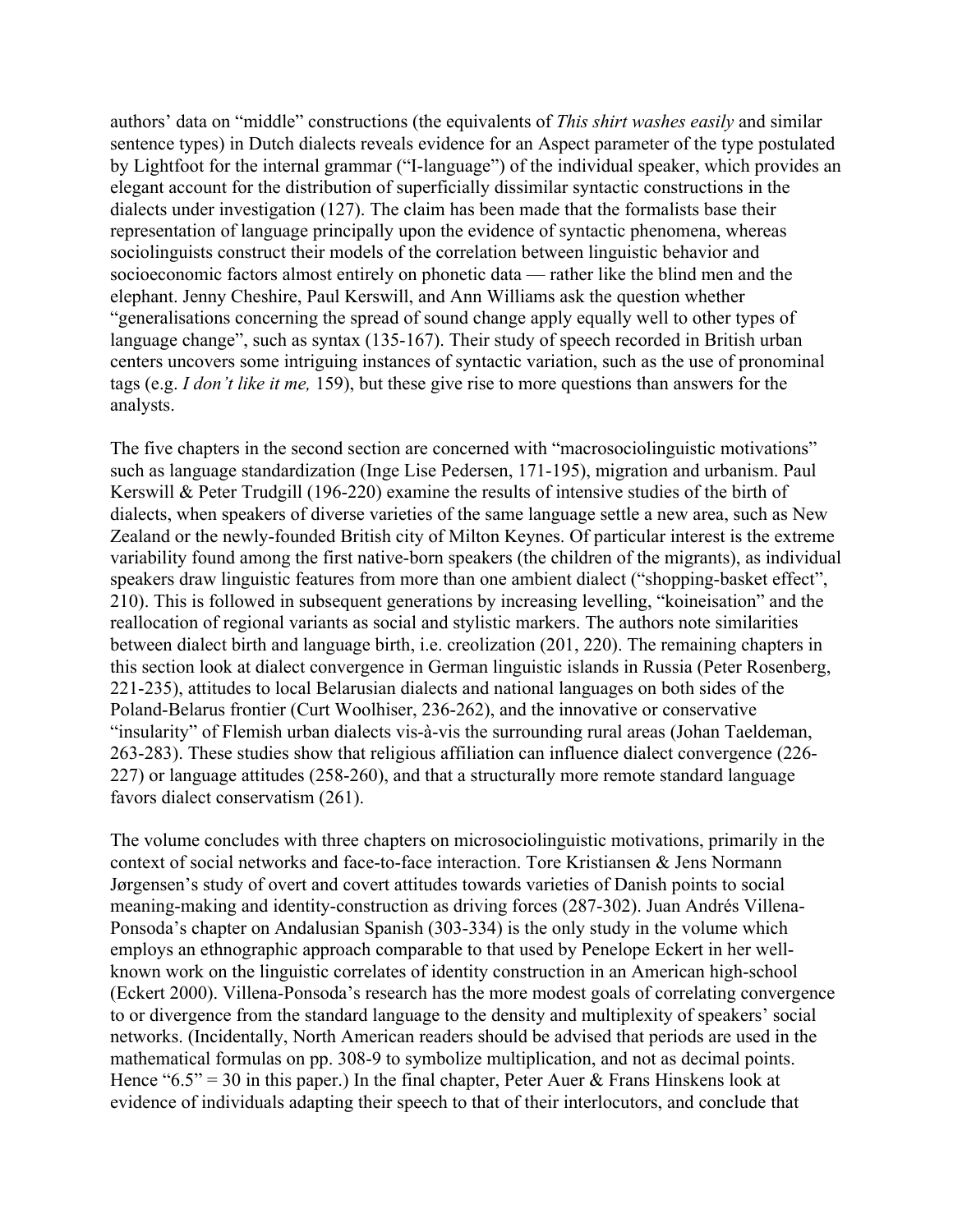speakers are in fact assimilating to stereotyped characteristics of the group they identify with, leading to frequent occurrences of hypercorrection and hyperdialectism (335-357).

**II. LIGHTFOOT.** The basic points in David Lightfoot's *How New Languages Emerge* will be familiar to anyone who has read the author's earlier work. In fact, there is very little here that Lightfoot hasn't already published elsewhere; entire sections are adapted nearly verbatim from his 1999 book and a 2002 journal article. His starting point is Chomsky's distinction between innate language capacity (or UG, universal grammar), internal languages ("I-languages") and external languages ("E-languages"). Lightfoot's conception of UG conforms to the "principles and parameters" model assumed by linguists working in the Minimalist framework, with the exception that Lightfoot replaces parameters with "cues", intensional grammatical elements, which, if not present in all languages, become "points of variation between grammars" (78-79). E-languages are what most of us call "languages", that is, fuzzily-bounded regularities of speech behavior, which Lightfoot qualifies as "amorphous and not a system" (12). I-languages "emerge in children according to the dictates of the language capacity and the demands of the external language to which they are exposed" (7). The innate cognitive infrastructure of UG guides the child to "scan the linguistic environment for cues only in simple syntactic domains" (79), in technical terms, they are "degree-0" cue-based learners. But since E-languages, as group phenomena, are in continual flux, the ambient linguistic data to which a child is expose might motivate the resetting of a single feature of I-language, which in turn could generate a number of simultaneous changes in the individual's grammar with respect to that of the previous generation. Should similar I-languages be generated in the brains of other children in the same speech community, the E-language itself will be changed. As a consequence, "grammar change tends to be "bumpy", manifested by clusters of phenomena changing at the same time" (89).

From this standpoint, Lightfoot foresees a historical linguistics (and sociolinguistics as well, I imagine) that seeks to link observed variation and change to the parametric reconfiguration of Ilanguages, and explore the possibility that the speech repertoires of individuals might require the attribution to a single speaker of multiple and even "competing" grammars (93). Other linguists besides Lightfoot have been doing just such work for some time now, and the results look promising. It would seem to me that this research program could coexist with more traditional approaches, and even intersect with them, but Lightfoot does not seem keen on the idea. He repeatedly criticizes the 19<sup>th</sup>-century Neogrammarians and their present-day successors — whom he lampoons as "aging gentlemen at the end of the departmental corridor, working on etymologies and reconstructing proto-systems for all-inclusive phyla like Nostratic" (184) — for their inability to come up with explanatory principles of language change. Since, in his view, "there is little systematic or predictable about E-language as a whole beyond the general properties of I-languages and their use" (161), the enormous body of research in historical linguistics, dialectology and sociolinguistics has not contributed very much beyond what the synchronic study of I-languages (i.e., formalist linguistics) can demonstrate with greater clarity, unless one assumes that the "general properties" of language use amount to more than banal statements about communicative behavior. But few if any historical linguists or sociolinguists conceive of what they are doing as a "science" in the same sense that physicists or Chomskyschool linguists do. Skilled investigators of language variation and change operate with a diversified toolkit that includes a range of hypothesis-forming and hermeneutic tools. Coming the closest to law-like regularity are generalizations concerning the directionality of language change